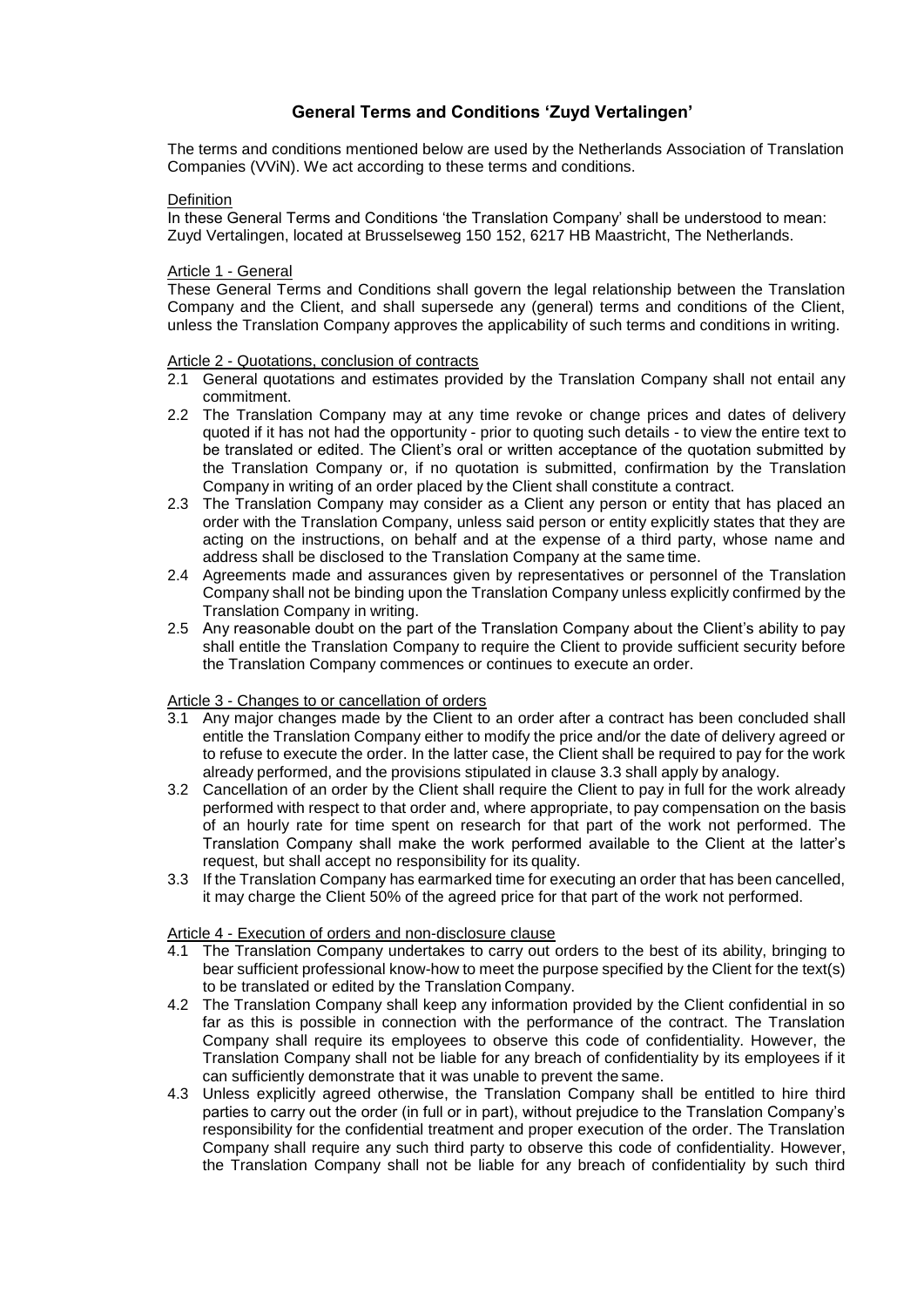parties if it can sufficiently demonstrate that it was unable to prevent the same.

4.4 As far as possible, the Client shall honour any request for information by the Translation Company about the content of the text to be translated, as well as requests for relevant documentation and lists of terms if such are available. Such information and documentation shall be dispatched at the Client's expense and risk.

# Article 5 - Agreed date and time of delivery

- 5.1 The agreed date of delivery shall be provisional, unless an explicit written agreement stipulates otherwise. The Translation Company shall notify the Client immediately if it perceives that it will be unable to meet an agreed deadline.
- 5.2 If a fixed delivery date is specifically agreed in writing and if the Translation Company fails to meet it for reasons other than circumstances beyond its control, and if the Client cannot reasonably be expected to accept any further delay, the Client shall be entitled to cancel the contract unilaterally. In such cases, however, the Translation Company shall not be required to pay any compensation whatsoever. Such cancellation shall not affect the obligation on the part of the Client to pay for the work already performed.
- 5.3 Delivery shall be deemed to have taken place at the moment when the text is dispatched. The moment when the text is posted, handed to a courier or - if the text is transmitted electronically (by fax, e-mail, modem, FTP etc) - the moment when the medium completes the transmission shall count as the time of dispatch.
- 5.4 The Client shall do whatever may reasonably be necessary for or conducive to prompt delivery by the Translation Company of work performed under thecontract.
- 5.5 The Client shall do everything in its power to facilitate delivery of the product by the Translation Company under the contract. Any refusal to accept the Translation Company's product shall constitute default on the part of the Client, and the provisions of clause 6.5 shall apply accordingly, even if no explicit request for acceptance has been made.

# Article 6 - Prices and payment

- 6.1 Prices shall generally be based on the Translation Company's current rate (per hour or per word), unless agreed otherwise. In addition, the Translation Company may charge the Client for any out-of-pocket expenses incurred in the execution of the order. The Translation Company shall be free to charge a minimum rate for each language pair.
- 6.2 Quoted prices shall apply only to services and products conforming to agreed specifications.
- 6.3 The Translation Company shall be entitled to raise the agreed price if it is forced to perform more work or incur more costs than might reasonably have been foreseen on conclusion of the contract as a result of having to work with laborious, time-consuming or unclear texts, for example, or faulty files or software supplied by the Client. This list of examples is not exhaustive.
- 6.4 All prices are quoted exclusive of VAT.
- 6.5 Payment for products supplied or services rendered under the contract shall be due 30 calendar days after the invoice date (or within such other term as the Translation Company shall set in writing). Payment shall be net and in full - without any discount, set-off or deferral - in the currency invoiced. If payment is not made by the due date, the Client shall be in default - immediately and without notice of default being required - and shall owe the statutory interest due on the invoice amount, plus two percentage points, from the due date until settlement in full.
- 6.6 In the event of late payment by the Client, the Translation Company is entitled to charge extrajudicial collection costs in accordance with the Netherlands Extrajudicial Collection Costs Decree (*Besluit vergoeding voor buitengerechtelijke incassokosten*).

## Article 7 - Complaints and disputes

- 7.1 The Client shall be required to notify the Translation Company in writing of any complaints about the product supplied or service rendered by the Translation Company as soon as possible, yet no later than ten working days after the said product is supplied or the said service is rendered. Lodging a complaint shall not release the Client from its payment obligations.
- 7.2 Should the Client query the accuracy of specific passages of the translation supplied by the Translation Company and ask the Translation Company for its comments, and should the Translation Company subsequently be able to demonstrate that the passages in question are not incorrect, the Translation Company shall be entitled to charge the Client in full for the additional time spent on dealing with the query and for any other expenses incurred in this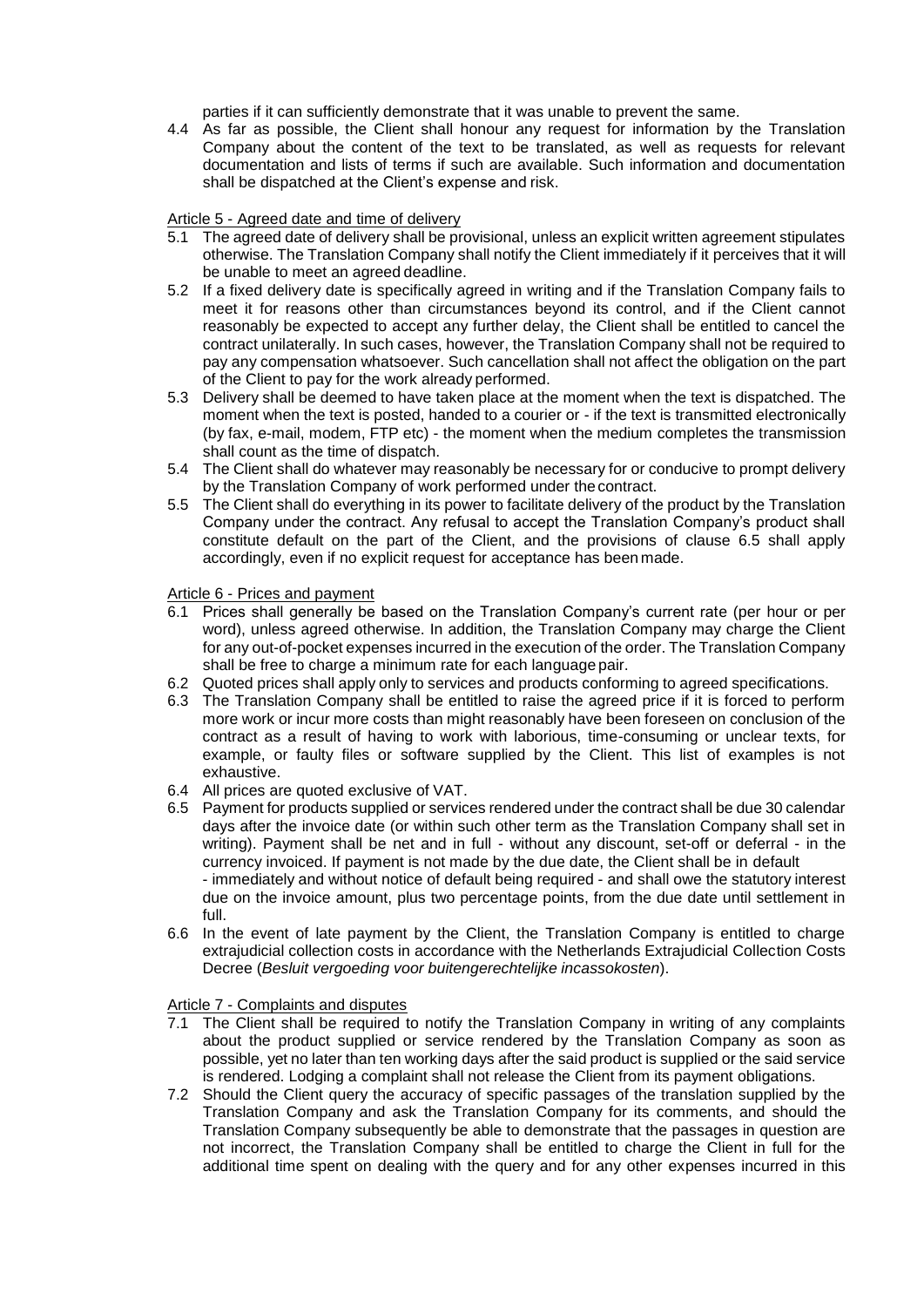connection.

- 7.3 If the Client does not lodge a complaint within the period specified in clause 7.1 above, the Client shall be deemed to have fully accepted the product supplied or the services rendered by the Translation Company, and complaints shall only be considered if the Translation Company at its sole discretion deems such to be expedient. Any changes made by the Translation Company, at the Client's request, to any part of the translated or edited text shall in no way constitute an acknowledgement on the part of the Translation Company of supplying an inferior product or rendering an inferior service.
- 7.4 In the case of a valid complaint, the Translation Company shall be allowed a reasonable period of time to improve or substitute the product or service. If the Translation Company in all fairness is unable to make the required improvements or to substitute the product or service, it may grant the Client a discount.
- 7.5 If the Client and the Translation Company prove unable to settle their dispute amicably within a reasonable period of time, they may refer it to the VViN Arbitration Committee within two months once it has become apparent that no settlement will be reached. The dispute shall then be settled by an arbitral tribunal in accordance with the VViN Arbitration Rules (*Geschillenreglement VViN*). If the Client wishes to submit a dispute for arbitration on the basis of these Arbitration Rules, the Translation Company shall be required to concur in and assist with this procedure. The Arbitration Committee's decision shall be binding on both parties.
- 7.6 The Client's right to complain shall lapse if the Client has itself edited or has instructed others to edit the part or parts of the product forming the subject of the complaint, regardless of whether the Client has subsequently supplied the product to a third party or not.

Article 8 - Liability and indemnity

- 8.1 The Translation Company shall exclusively be liable to the Client for any loss or damage directly and demonstrably deriving from shortcomings attributable to the Translation Company. The Translation Company shall under no circumstances be liable for any other forms of loss or damage, such as indirect loss, consequential loss, trading loss, loss caused by delay in performance or loss of profit.
- 8.2 The Translation Company's liability shall never exceed the invoice value, exclusive of VAT, of the part of the product or service in question, which part has already been invoiced and/or supplied or rendered. The Translation Company's liability shall never exceed €5 per event or per sequence of related events.
- 8.3 Ambiguities in the text to be translated shall release the Translation Company from any liability whatsoever.
- 8.4 The question of whether (the use of) a text to be translated or edited or the translation or edited version of such text, produced by the Translation Company, entails any risk of bodily injury shall be entirely at the Client's expense and risk.
- 8.5 No liability whatsoever shall be incurred by the Translation Company in respect of damage to or loss of documents, data or data carriers made available to facilitate performance of the contract. Nor shall any liability be incurred by the Translation Company in respect of any costs incurred and/or any loss or damage sustained as a result of (i) the use of information technology and telecommunications media, (ii) the transport or dispatch of data or data carriers, or (iii) the presence of computer viruses in any files or data carriers supplied by the Translation Company.
- 8.6 The Client undertakes to indemnify the Translation Company against any claims by third parties deriving from the use of the product supplied or the services rendered.
- 8.7 The Client similarly undertakes to indemnify the Translation Company against any claims by third parties on account of alleged violation or infringement of property rights, proprietary rights, patent rights, copyrights or any other intellectual property rights in connection with the performance of the contract.

# Article 9 - Dissolution and force majeure

9.1 If the Client fails to meet its obligations, if the Client is declared insolvent or bankrupt or if a petition is filed for the Client's compulsory liquidation or bankruptcy, if the Client applies for or obtains a moratorium, if the Client is subject to an arrangement under the debt rescheduling regulations for natural persons or if the Client's company or business is liquidated, the Translation Company shall have the right, without being required to pay any compensation, to dissolve the contract in whole or in part or to suspend performance of the contract. The Translation Company shall in that case be entitled to demand immediate payment of any outstanding amounts.